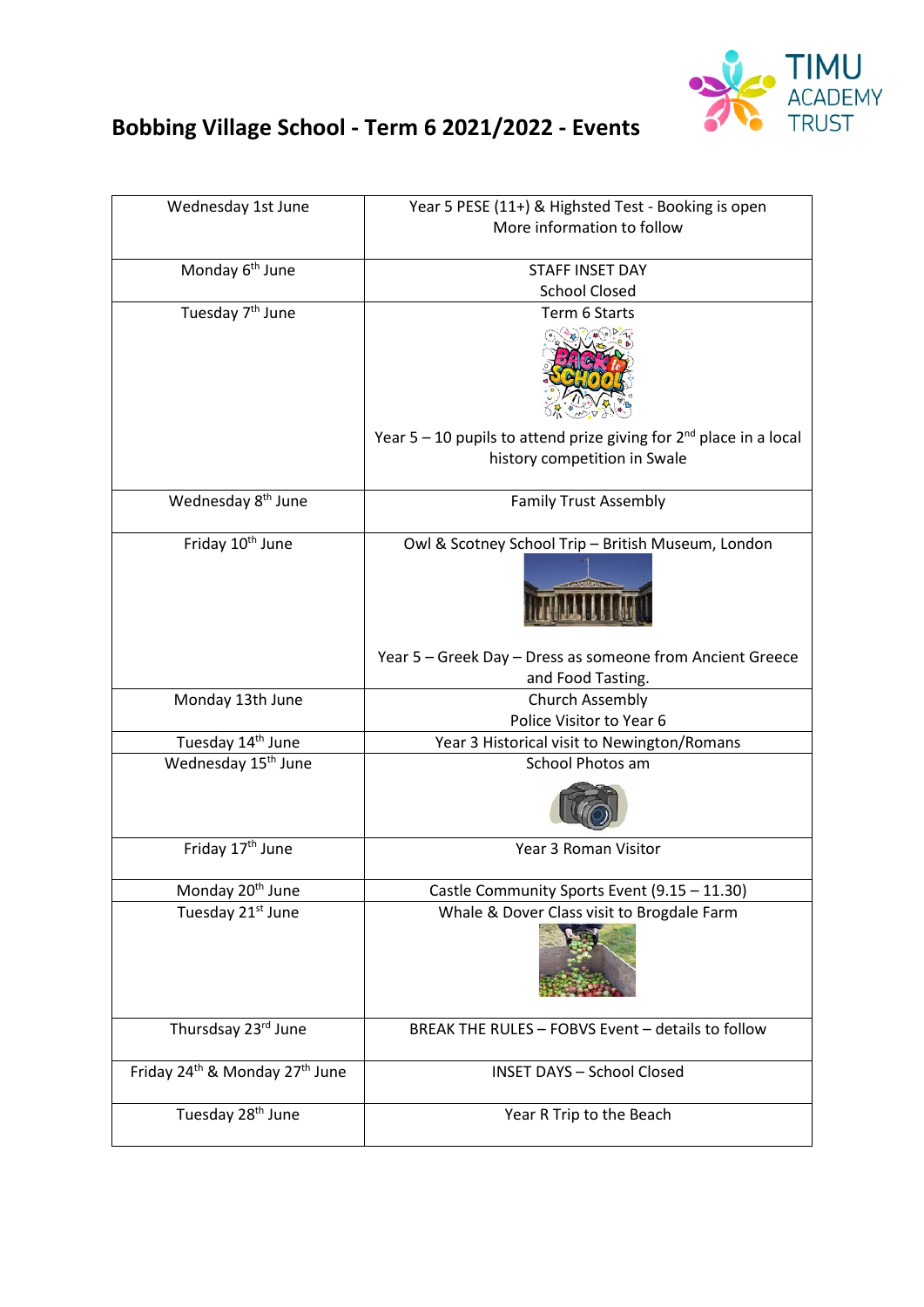| Thursday 30 <sup>th</sup> June  | <b>Highsted Taster Day</b>                              |
|---------------------------------|---------------------------------------------------------|
|                                 | Year 6 Disco                                            |
| Friday 1 <sup>st</sup> July     | Year 6 Chessington and Camp                             |
|                                 |                                                         |
| Saturday 2 <sup>nd</sup> July   | Year 6 Breakfast and Games                              |
| Monday 4 <sup>th</sup> July     | Year 6 Trip to Kent Police College                      |
|                                 | <b>POLIC</b>                                            |
| Tuesday 5 <sup>th</sup> July    | Year 4 Museum and Dress Up (Parents invited)            |
| Thursday 7 <sup>th</sup> July   | <b>Borden Transition Day</b>                            |
| Friday 8th July                 | Summer Fair - TBC                                       |
| Monday 11 <sup>th</sup> July    | <b>Westlands &amp; TSS Transition Week</b>              |
| Tuesday 12th July               | New Year R - Stay & Play<br><b>Transition Afternoon</b> |
| Wednesday 13 <sup>th</sup> July | New Year R-Stay & Play                                  |
|                                 | <b>Transition Afternoon</b>                             |
| Saturday 16 <sup>th</sup> July  | Year 6 Prom                                             |
| Thursday 21 <sup>st</sup> July  | Year 6 Leavers Celebration (PM) - Parents invited       |
| Friday 22 <sup>nd</sup> July    | End of Term                                             |
|                                 | Return to school Friday 2 <sup>nd</sup> September       |
|                                 | Have a safe and happy Summer                            |
|                                 |                                                         |